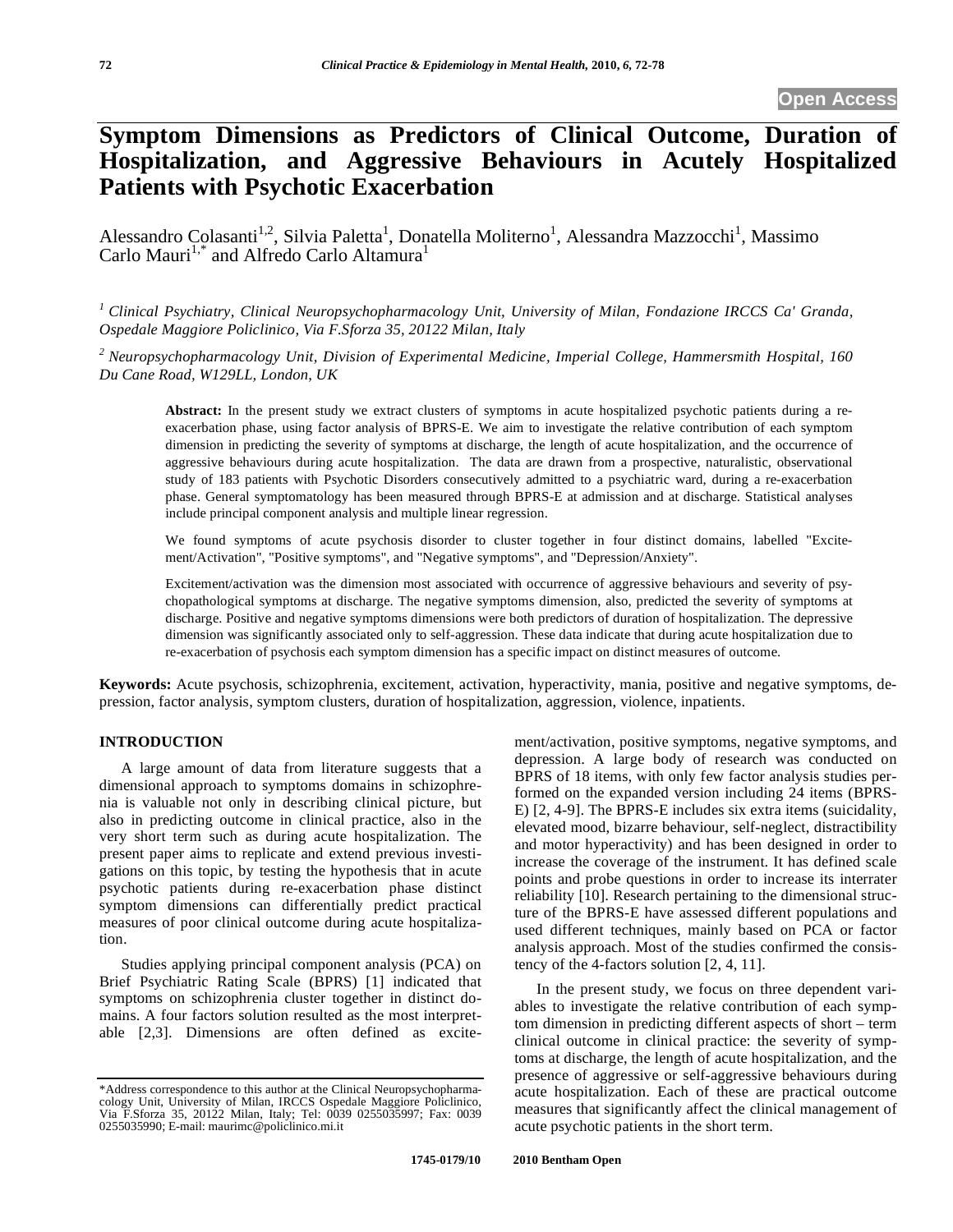First, we want to investigate which one of the four factors commonly extracted in factor analyses on BPRS (depression/anxiety; positive symptoms; negative symptoms; excitement/activation) is the best correlate of the severity of residual symptoms at discharge after acute treatment. A number of reports have suggested that general psychopathology at admission and either severe positive or negative symptoms [12-15] predict a poor outcome in the short-term. Other studies found that among other clinical and sociodemographic factors, exclusively the severity of positive symptoms predicted a better response to treatment in acute exacerbations [16]. Moreover, it has been also suggested that depressive symptoms at baseline in an acute episode of schizophrenia are prognostic of a more favourable treatment response during short-term treatment [10, 11].

The duration of acute hospitalization could be also considered an indirect indicator of poor outcome. Studies applying factor analysis and regression analysis of BPRS-E symptoms in hospitalized psychiatric patients with persistent mental illness found that the severity of negative symptoms was the best predictor of the inpatient length of stay [18]. These studies also included patients other than schizophrenic but analysed the clinical outcome in the medium-long term.

Aggression committed by acutely hospitalized patients with acute psychosis is also highly relevant from a clinical point of view, as it poses a significant psychiatric service problem. Many investigators have found psychiatric symptoms to contribute to aggressive behavior in hospitalized psychiatric patients [19] and measures of aggression have been found to be significantly associated with both positive symptoms and negative symptoms of schizophrenia [20, 21].

A number of studies have also showed that in early-phase psychotic disorders the symptoms found to be positively associated with aggression are those typically found in mania, for instance overactivation, expansive mood, or emotional turmoil [22-24].

In summary, with the present study we aim to examine symptoms' dimensions in acutely hospitalized patients with psychotic re-exacerbation and compare the relative importance of each dimension in predicting measures of poor clinical outcome, such as persistence of severe psychopathology at discharge, prolonged stay in the acute ward, and occurrence of aggressive behaviours during hospitalization.

#### **MATERIALS AND METHODS**

The data were drawn from a prospective, naturalistic, observational study of patients with Psychotic Disorders during an exacerbation phase of psychosis, aged 19-80 years, acutely admitted to the Servizio Psichiatrico di Diagnosi e Cura (SPDC), Psychiatric Clinic, IRCCS Foundation Ospedale Maggiore Policlinico of Milan, Italy, between January 2006 and March 2007. During the study period, all the patients with a diagnosis of psychotic disorder in exacerbation phase at presentation were consecutively enrolled in the study as soon as they were admitted in the ward. Two days of hospitalisation at least were required to include the patients in the study. No patient, who satisfied these criteria, has been excluded. The SPDC is an in-patient psychiatric service that offers community-based mental health emergency care. According to the local organization of the mental

#### *Symptom Dimensions as Predictors of Outcome in Acute psychosis Clinical Practice & Epidemiology in Mental Health, 2010, Volume 6* **73**

health, the urban area of Milan is divided into zones, each of these providing an acute inpatient psychiatric facility for the population of reference. Therefore, this SPDC is the only acute in-patient ward in the area and the only acute psychiatric service offering emergency care to an urban population of approximately 190,000 people living in the centre of Milan. This SPDC was composed by 24 beds, 5 experienced physicians, 4 residents, 16 nurses. The service provides emergency and acute cares, and the mean duration of hospitalisation was about 12 days.

The protocol received agreement by a local Ethics Committee and the patients or their relatives provided their written informed consent.

Diagnoses were performed by multiple expert clinicians according to DSM IV TR axis I criteria. The inter-rater reliability was above 90%.

Eligible participants completed the BPRS-E at admission (T0) and at discharge (T1) according to the psychopathological status of the patient at this time. Well-trained examiners, who were blinded to the diagnosis, pursued all the assessments. In order to obtain inter-rater consistency in their assessments, the examiners were trained about the use of BPRS-E before starting the administration.

BPRS-E is a semi-structured 24-items interview that rates general psychopathology on a Liker scale from 0 (absent) to 7 (extremely severe). Anchor points and a manual are provided for scoring discernment [10]. Symptoms measured by the BPRS-E are somatic concernes, anxiety, depression, suicidality, guilt, hostility, elevated mood, grandiosity, suspiciousness, hallucinations, unusual thought contents, bizarre behaviour, self-neglect, disorientation, conceptual disorganization, emotional withdrawal, motor retardation, tension, uncooperativeness, excitement, distractibility, motor hyperactivity, mannerisms and posturing.

We used the Modified Overt Aggression Scale (MOAS) [25] to assess aggressive and violent behaviours occurred during the hospitalization. MOAS scores were attributed by a single researcher blind to clinical diagnosis, in accord with the information given from nurses, doctors, relatives, patients, and other significants.

MOAS is a semi-structured interview that value four clusters of aggressive behaviour: verbal aggression, aggression against objects, self- aggression, aggression against others. Every subscale scores ranged between 0 (no aggression) and 4 (maximal score). The subscales were weighted as described by Kay *et al.* [25]: we attributed to each cluster a weight from 1 (minimum weight) to 4 (maximum weight), in order to minimize the effect of verbal aggression compared to other more severe types of aggression. Thus each score was multiplied for a pre-defined coefficient, respectively 1 for verbal aggression, 2 for aggression against objects, 3 for self- aggression, 4 for aggression against others. The sum of the weighted scores represents the MOAS total score.

The statistical analyses were performed by SPSS 17.0.

Spearman's correlation analysis was performed between BPRS scores at T0 and T1, and between BPRS scores or MOAS scores, and duration of hospitalisation. Nonparametric correlation was elected because of the expected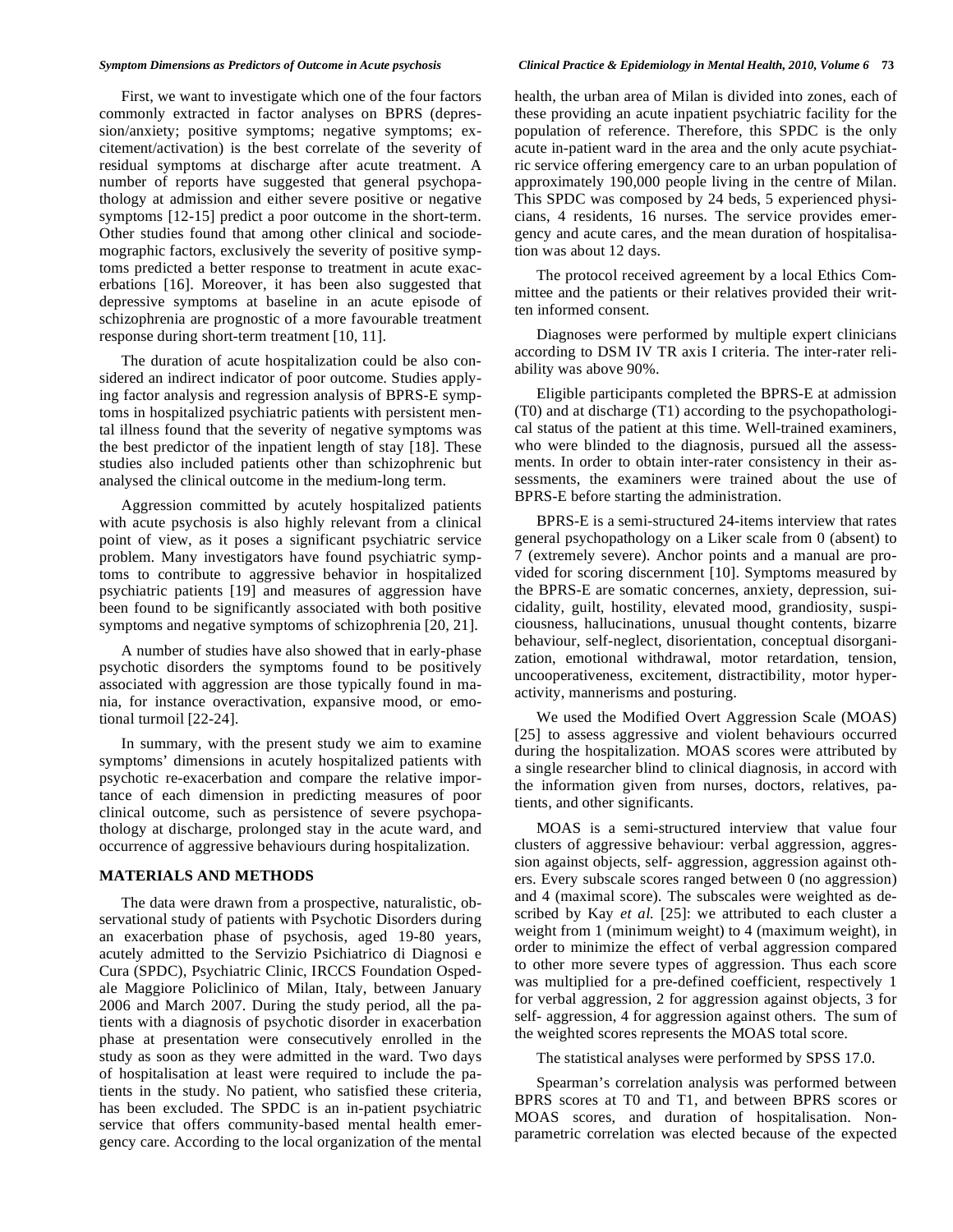**Table 1. Clinical and Demographic Characteristics of Patients** 

| <b>Variable</b>                    | Mean (SD)                   |
|------------------------------------|-----------------------------|
| Age (years)                        | 42.2 (11.2)                 |
| Education (years)                  | 10.4(3.6)                   |
| BPRS total score at admission      | 55.3 (13.9)                 |
| BPRS total score at discharge      | 39.2 (9.8)                  |
| Duration of hospitalization (days) | 12.0<br>(8.6)               |
|                                    | $n\left(\frac{0}{0}\right)$ |
| Males                              | 146 (79.8%)                 |
| Unemployed                         | 117 (63.9%)                 |
| Married                            | 23 (12.6%)                  |
| Drug abusers                       | 49 (26.8%)                  |
| Alcohol abusers                    | 43 (23.5%)                  |
| Aggressive before admission        | 80 (43.7%)                  |
| Involuntary status at admission    | 55 (30.1%)                  |

non-normal, skewed distribution of BPRS and MOAS scores and presence of outliers. Spearman's coefficient also has some advantages over Pearson's coefficient when analyzing psychiatric rating scales in terms of higher specificity despite negligible lower sensitivity [26].

Principal Component analysis with Varimax rotation of BPRS-E items was performed to obtain variables with very high factors weights in some factors and very low factor weights in others. The Principal Component Factor analysis was applied only on the BPRS symptoms at baseline. To insert a variable in a factor, a factor weight of at least 0.4 was selected as the threshold value. Factor Scores were then computed as variables, representing a measure of each subject's contribution to each factor. Then, Linear Regression analyses were executed to evidence the relative weight of each Principal Component in the determination of the dependent variables indicating clinical outcome. These dependent variables were BPRS scores at T1, the duration of acute hospitalisation, and MOAS total and subscale scores. The predicting variables were the Principal Factor scores obtained by factor analysis and have been entered in the model in a single step.

### **RESULTS**

183 patients (140 M, 43 F) with an acute psychotic disorder were included in the study. The mean age was 42.2 years ± 11.2 SD. The mean duration of hospitalization was 12 days  $\pm$  8.6 SD. Each of the 183 patients was observed until the end of the hospitalization. Socio-demographic and clinical characteristics of patients are listed in Table **1**.

106 patients received a diagnosis of Schizophrenia, Schizoaffective or Schizophreniform disorder, Other diagnoses were Delusional disorder (n=12), Brief Psychotic Disorder (n=8) Substance-Induced Psychotic Disorders (n=35), Psychotic Disorder due to general medical condition (n=3). and Psychotic Disorder not otherwise specified (n=19).

The total BPRS score showed a significant improvement at T1 compared to T0 (39.21  $\pm$  9.78 SD vs 55.34  $\pm$  13.94 SD,  $t=16.7$ , df=182, p< 0.0001).

Aggressive behaviours occurred in 20 cases (10.9% of the cases). Verbal aggression occurred in 17 cases (9.3%), aggression against objects in 3 cases (1.6 %), self- aggression in 2 cases (1.1%), and aggression against others occurred in 7 cases (3.8%).

The duration of hospitalization was positively correlated to the BPRS T0 scores but there was no correlation between duration of hospitalization and BPRS T1 scores. No correlation was found between duration of hospitalization and MOAS total and subscale scores, except for self-aggression score (r= 0.178; p< 0.05).

As shown in Table **2**, the factor analysis produced a model with four factors, respectively labelled Excitement (Activation); Positive symptoms (Resistance); Negative symptoms; Depression (Anxiety).

Twenty-two items loaded on the factors, which accounted for 48.6% of variance.

Each cluster was labelled according to the most represented symptoms; only factor weight  $>0.4$  were taken into consideration.

The 4 components were: the EXCITEMENT/ACTI-VATION dimension consisting in excitement, elevated mood, motor hyperactivity, bizarre behaviour, grandiosity; tension; mannerism and posturing. The POSITIVE SYMP-TOMS dimension included uncooperativeness, suspiciousness, hostility, and unusual thought content; the NEGATIVE SYMPTOMS dimension was characterized by blunted affect, conceptual disorganization, self-neglect, distractibility, disorientation, motor retardation, and emotional withdrawal. The DEPRESSION/ANXIETY dimension consisted in depression, anxiety, suicidality, and somatic concern. Guilt and hallucinations had low weight scores in each component, the highest being 0.37 and 0.29 respectively, both loading on the depression/anxiety component. The factor extracted explained 48.6% of the variance.

The regression analyses conducted on the four factors extracted by Factor Analysis as predictors of outcome measures are shown in Tables **3-5**.

The strongest predictors of BPRS score at discharge were the EXCITEMENT/ACTIVATION factor  $(\beta = 0.31)$ ;  $p<0.0001$ ) and the NEGATIVE SYMPTOMS factor ( $\beta$ = 0.29; p<0.0001). The POSITIVE SYMPTOMS and the DE-PRESSION/ANXIETY factor showed low and nonsignificant  $\beta$ -coefficients (Table 3).

The most important predictor of duration of hospitalization was the POSITIVE SYMPTOMS factor  $(\beta = 0.22)$ ; p<0.005). The NEGATIVE SYMPTOMS factor was also a significant predictor but the strength of correlation was relatively weak ( $\beta$ = 0.16; p<0.05). The EXCITEMENT/ACTI-VATION factor and the DEPRESSION/ANXIETY factor were non-significant (Table **4**).

The relative contribute of symptom factors in predicting MOAS total and subscale scores is showed in Table **5**. The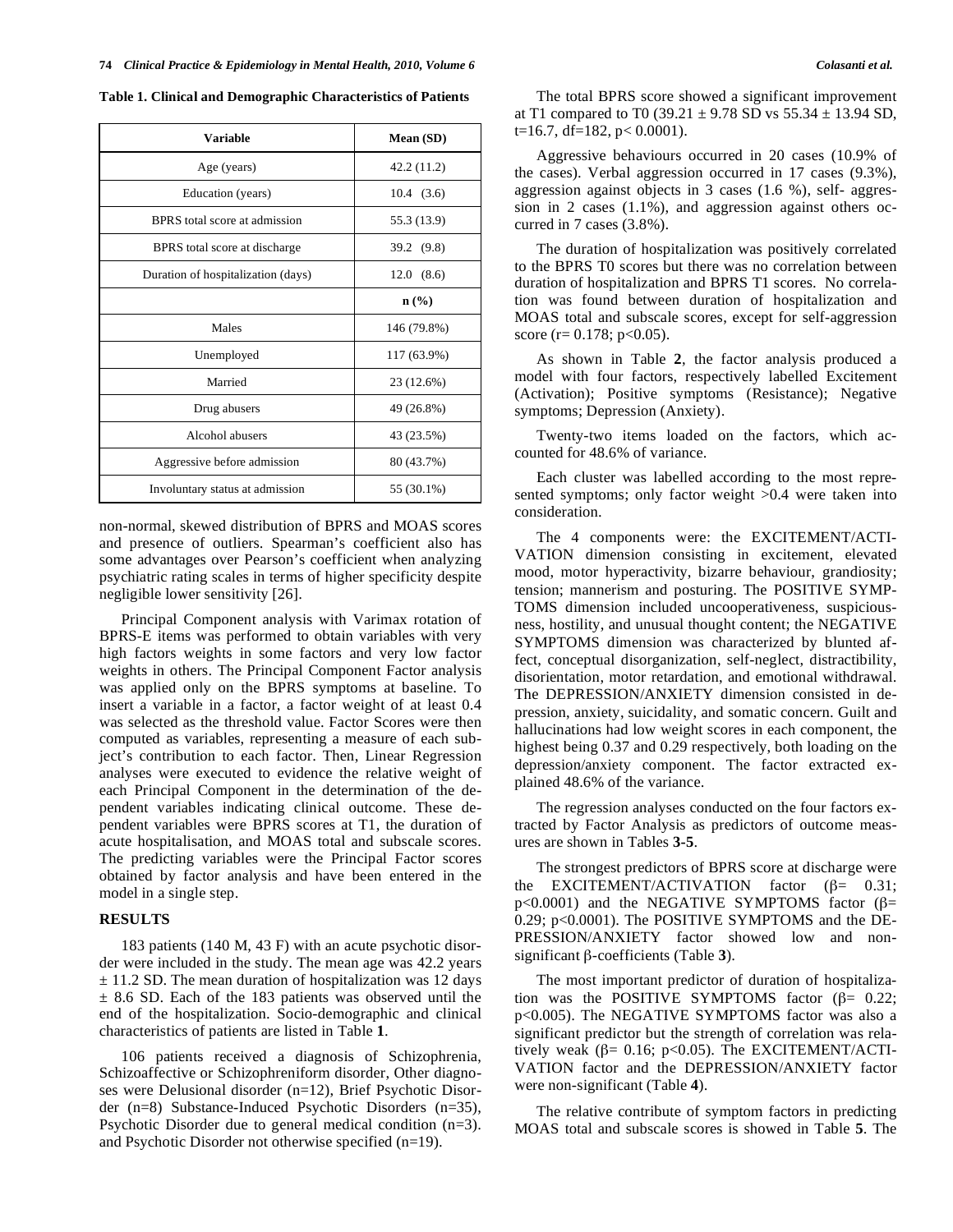**Table 2. Principal Component Analysis of BPRS-E Symptoms. Factors Extracted: Activation/Excitement, Resistance/Positive symptoms, Depression/Anxiety, and Negative symptoms. Only factor weights > 0.4 are showed in the table. Guilt and Hallucination are not Present Because their Factor Weight was Below 0.4 in Every Component** 

| <b>BPRS</b> Symptom        | <b>Activation</b> /<br><b>Excitement</b> | Resistance /<br>Positive S. | <b>Negative S.</b> | Depression /<br><b>Anxiety</b> |
|----------------------------|------------------------------------------|-----------------------------|--------------------|--------------------------------|
| excitement                 | 0.80                                     |                             |                    |                                |
| elevated mood              | 0.77                                     |                             |                    |                                |
| motor hyperactivity        | 0.73                                     |                             |                    |                                |
| bizzarre behaviour         | 0.63                                     |                             |                    |                                |
| grandiosity                | 0.63                                     |                             |                    |                                |
| tension                    | 0.55                                     |                             |                    |                                |
| mannerism and posturing    | 0.54                                     |                             |                    |                                |
| cooperativeness            |                                          | 0.80                        |                    |                                |
| suspiciousness             |                                          | 0.76                        |                    |                                |
| hostility                  |                                          | 0.74                        |                    |                                |
| unusual thought content    |                                          | 0.45                        |                    |                                |
| blunted affect             |                                          |                             | 0.62               |                                |
| conceptual disorganization | 0.40                                     |                             | 0.61               |                                |
| self-neglect               |                                          |                             | 0.59               |                                |
| distractibility            | 0.42                                     |                             | 0.58               |                                |
| disorientation             |                                          |                             | 0.53               |                                |
| motor retardation          |                                          |                             | 0.50               |                                |
| emotional withdrawal       |                                          | 0.44                        | 0.48               |                                |
| depression                 |                                          |                             |                    | 0.74                           |
| anxiety                    |                                          |                             |                    | 0.73                           |
| suicidality                |                                          |                             |                    | 0.55                           |
| somatic concern            |                                          |                             |                    | 0.53                           |

#### **Table 3. Linear Regression. Dependent Variable: Total BPRS-E Score at Discharge. Predictors: Factor Scores of Baseline BPRS-E components'; \* p <0.05**

**BPRS Score at Discharge** 

| <b>COMPONENT</b>              | в    | <b>SE</b> | ß    | т    | n           | 95% CI  |      |
|-------------------------------|------|-----------|------|------|-------------|---------|------|
| <b>Activation/Excitement</b>  | 2.99 | 0.65      | 0.31 | 4.58 | $< 0.0001*$ | 1.70    | 4.28 |
| <b>Resistance/Positive s.</b> | 1.23 | 0.65      | 0.13 | 1.88 | 0.06        | $-0.06$ | 2.52 |
| Negative S.                   | 2.86 | 0.65      | 0.29 | 4.38 | $< 0.0001*$ | 1.57    | 4.15 |
| <b>Depression/Anxiety</b>     | 1.12 | 0.65      | 0.12 | 1.72 | 0.09        | $-0.17$ | 2.41 |

only significant observed predictor of total MOAS scores was the EXCITEMENT/ACTIVATION factor  $(\beta=0.21)$ ; p<0.01), which also significantly predicted aggression against others scores ( $\beta$ =0.16; p<0.05). Verbal aggression was significantly predicted by the EXCITE-MENT/ACTIVATION and POSITIVE SYMPTOMS factors ( $\beta$ =0.25; p=0.01 and  $\beta$ = 0.15; p<0.05, respectively). The DEPRESSION/ANXIETY factor significantly predicted MOAS self-aggression scores ( $\beta$ = 0.24; p=0.001).

## **DISCUSSION**

In the present study we have extracted clusters of symptoms in schizophrenic-spectrum patients acutely admitted to a psychiatric emergency facility, by using factor analysis of BPRS-E. Subsequently, we have investigated which of the extracted symptom dimensions best predicted the severity of symptoms at discharge, the length of acute hospitalization, and the occurrence of different subtype of aggressive behaviours during the stay in an acute psychiatric ward.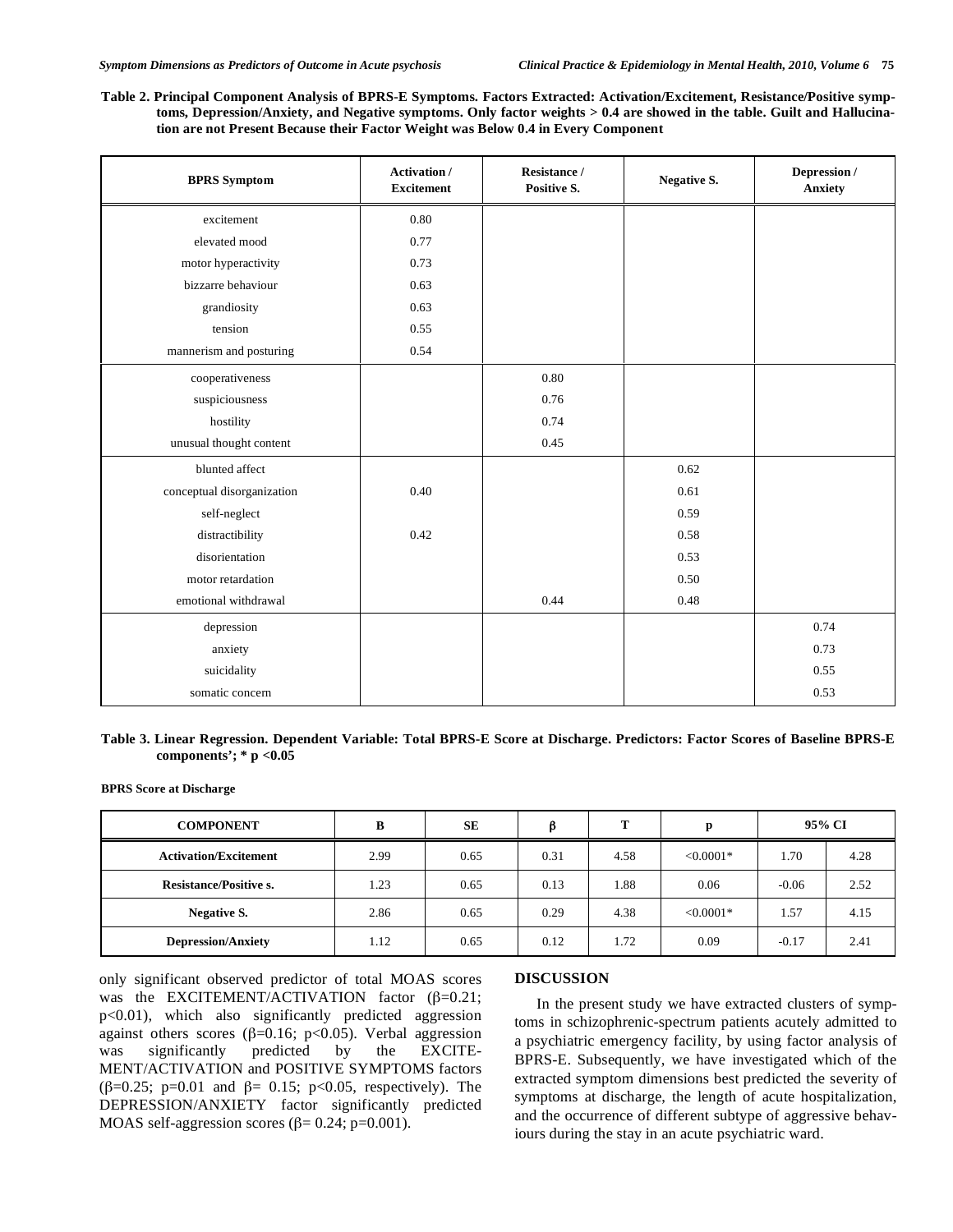| Table 4. Linear Regression. Dependent variable: duration of hospitalization. Predictors: factor scores of baseline BPRS-E compo- |  |  |  |  |
|----------------------------------------------------------------------------------------------------------------------------------|--|--|--|--|
| nents'; * p < $0.05$                                                                                                             |  |  |  |  |

**Duration of Hospitalization** 

| <b>COMPONENT</b>              | В    | <b>SE</b> |      | m    | n          | 95% CI  |      |
|-------------------------------|------|-----------|------|------|------------|---------|------|
| <b>Activation/Excitement</b>  | 0.77 | 0.62      | 0.09 | 1.25 | 0.21       | $-0.44$ | 0.77 |
| <b>Resistance/Positive s.</b> | 1.86 | 0.62      | 0.22 | 3.02 | $< 0.005*$ | 0.65    | 1.86 |
| Negative S.                   | 1.33 | 0.62      | 0.16 | 2.17 | $0.03*$    | 0.12    | 1.33 |
| <b>Depression/Anxiety</b>     | 1.03 | 0.62      | 0.12 | 1.68 | 0.09       | $-0.18$ | 1.03 |

|       | Table 5. Linear Regression. Dependent variable: total MOAS score. Predictors: Factor Scores of Baseline BPRS-E Components'; * p |  |  |
|-------|---------------------------------------------------------------------------------------------------------------------------------|--|--|
| <0.05 |                                                                                                                                 |  |  |

**MOAS Total Score** 

| <b>COMPONENT</b>              | B    | SE   |      | m    | n         | 95% CI  |      |
|-------------------------------|------|------|------|------|-----------|---------|------|
| <b>Activation/Excitement</b>  | 0.44 | 0.16 | 0.21 | 2.83 | $P<0.01*$ | 0.13    | 0.76 |
| <b>Resistance/Positive s.</b> | 0.06 | 0.16 | 0.03 | 0.39 | 0.70      | $-0.25$ | 0.37 |
| <b>Negative S.</b>            | 0.04 | 0.16 | 0.02 | 0.24 | 0.81      | $-0.27$ | 0.35 |
| <b>Depression/Anxiety</b>     | 0.29 | 0.16 | 0.13 | 1.82 | 0.07      | $-0.02$ | 0.60 |

The first aim of the study was to identify symptoms' dimensions in acute schizophrenic patients. As expected, the factor analysis of the present study on acute schizophrenic patients found 4 major dimensions:, "Excitement/Activation", "Positive symptoms", "Negative symptoms", and "Depression/Anxiety" (Table **2**). The four factors identified are similar, but not identical, to other factor solutions proposed for the BPRS. In most previous studies some components were almost constantly present: positive symptoms, negative symptoms, depression or affect [3, 7, 17, 18, 25, 27]. A study which reported factor analyses of BPRS-E in a selected sample of chronic schizophrenic patients found four dimension labelled positive symptoms, negative symptoms, depression/anxiety, agitation/mania, similarly to our study [11]. Instead, Van der Does and coworkers studied early onset schizophrenic patients and extracted three dimensions: positive, negative, and disorganized dimensions [6] The only study which assessed BPRS-E factor structure in an acute setting was performed by Ventura *et al*. [2], who described four components (depression/anxiety, manicexcitement, negative symptoms, positive symptoms) in a sample of schizophrenic and bipolar patients, assessed during an acute psychotic re-exacerbation.

In our analysis, the symptom "thought disturbance" was included in the component which was mainly characterized by uncooperativeness, suspiciousness, and hostility, thus labelled "Positive symptoms" cluster. Unexpectedly, hallucinations did not loaded on this component. This may be due to a dichotomised nature of the hallucination symptom, which may be only either present or absent, thus reducing the likelihood of a good correlation with other positive symptoms.

As far as the main aim of the study was concerned, we studied the relationship between symptom dimensions and measures of short-term outcome such as the severity of symptoms at discharge, the duration of acute hospitalization, and the presence of aggressive behaviours during acute hospitalization.

Our regression analysis showed that the excitement/activation component had the highest weight in predicting the persistence of psychopathological symptoms at discharge and the occurrence of aggressive behaviours, particularly verbal aggression and aggression against others. The relationship between excitement symptoms and aggression is consistent with a recent study which showed that a diagnosis of mania, or presence of manic symptoms such as heightened subjective functioning, expansive mood, or hyperactivity, independently predicted aggression in psychiatric patients at onset of their diseases [22]. This has also some precedence in symptoms of excitement predicting aggressive behaviours found in acute-onset disorders in studies by Milton *et al*. [23] and Volavka *et al*. [24].

The severity of symptoms at discharge was also predicted by the negative symptoms component at presentation, which was also associated to longer duration of hospitalization. This is consistent with the idea that negative symptoms are associated to a poorer response to short-term treatment. However, in the present study the positive symptoms component had the highest weight in predicting the duration of acute hospitalization, and had a moderate contribute in predicting verbal aggressive behaviours.

Other studies performed similar analyses and found results comparable to our findings [17, 18, 27, 28]: Hopko and coworkers [28] found that the resistance dimension, as well as positive symptoms, were helpful in predicting the length of stay in a sample of patients acutely admitted to a general psychiatry facility. Anderson *et al*. [17], however, showed that negative symptoms factors were the best predictor of the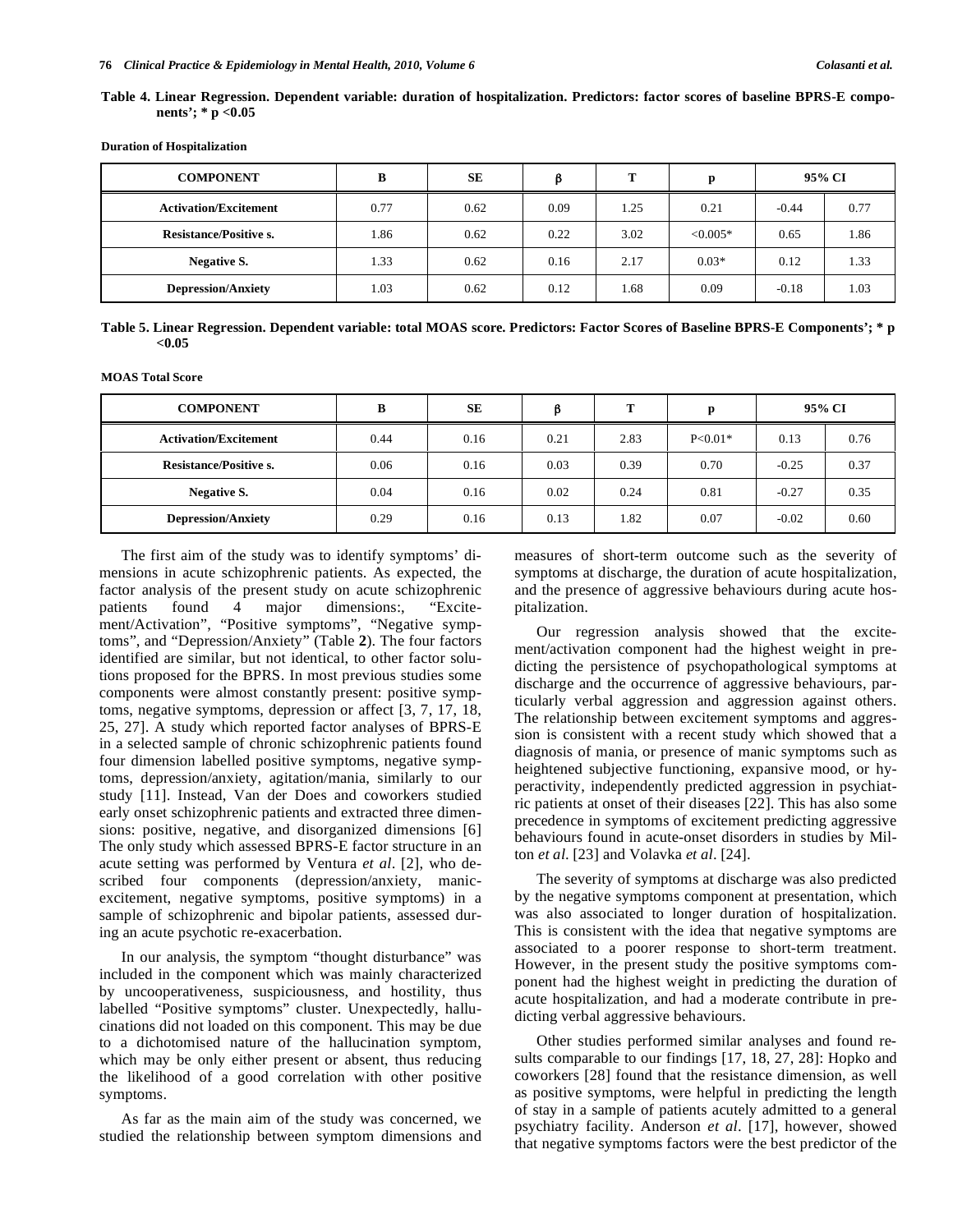length of stay. The discrepancies between these studies might be due to the fact that the sample of Anderson was constituted by patients affected by severe and persistent illness in a medium-term care setting (mean stay more than 100 days). Since in such sample negative symptoms tend to be more treatment resistant than other symptoms, it is conceivable that in Anderson's study negative symptoms may be the best correlate of the length of hospitalization. In our study, based on emergency facility setting, we found both positive and negative symptoms to predict prolonged acute hospitalizations. Although the "Positive symptoms" dimension had the strongest association with extended hospitalisation, it was not associated to more severe psychopathology at discharge. A possible explanation of this apparent contradiction is that hostility, suspiciousness, and uncooperativeness often represent an obstacle to therapeutic alliance between psychiatrists and patients and lead to overestimate the severity of illness and delay the discharge of patients showing such symptoms.

Finally, the depressive/anxiety component was associated only to self-aggressive behaviours, and did not predict any other indicator of poor outcome. This is consistent with a recent study by Jager *et al*. [29], which observed that depressive symptoms predicted a favourable outcome but most of the effect was due to the influence of positive and negative symptoms at admission. In a previous study, affective symptoms in an early phase of schizophrenia among resulted predictors of a good outcome. Instead, depressive symptoms predicted a poor outcome in the latest stage of the illness and in chronic patients [30].

This study has several limitations, including the use of indirect measures of poor outcome, such as persistence of symptoms at discharge and length of hospitalization. Application of principles of clinical significance could have been desirable. Moreover, the only variables taken into consideration here as predictors of outcome are symptom dimensions, although other clinical and socio-demographic characteristics are well known to play an important role.

In conclusion, we have found dimensions of symptoms of acute re-exacerbating psychosis to differentially predict distinct measures of poor clinical outcome. The main finding is that the symptom dimension of excitement and activation had the strongest association with acts of aggression and severity of psychopathological symptoms at discharge. Positive and negative symptoms dimensions, also, predicted measures of poor outcome.

#### **ACKNOWLEDGEMENTS**

The authors acknowledge the patients included in the study. The authors would like also to thank Dr. Paolo M. Boato for his helpful suggestions.

Dr. Colasanti would like to acknowledge the colleagues of the International College of Affective Neuroscience for their scientific support.

#### **CONFLICTS OF INTERESTS**

The authors disclose no conflict of interests. No financial support or compensation has been received from any individual or corporate entity for research or professional service and there are no personal financial holdings that could be perceived as constituting a potential conflict of interest.

#### **REFERENCES**

- [1] Overall JE, Gorham DR. The brief psychiatric rating scale. Psychol Rep 1962; 10: 799-812.
- [2] Ventura J, Nuechterlein KH, Subotnik KL, Gutkind D, Gilbert EA. Symptom dimension in recent-onset schizophrenia and mania: a principal component analysis of the 24- item Brief Psychiatric Rating Scale. Psychiatric Res 2000; 97(2-3): 129-35.
- [3] Shafer A. meta-analysis of the psychiatric rating scale factor structure. Psychol Asses 2005; 17 (3): 324-35.
- [4] Ruggeri M, Koeter M, Schene A, *et al*. Factor solution of the BPRS-expandedversion in schizophrenic outpatients living in five European countries. Schizophr Res 2005; 75 (1): 107-17.
- [5] Hafkenscheid A. Psychometric evaluation of a standardized and expanded. Brief psychiatric rating scale. Acta Psychiatr Scand 1991; 84(3): 294-300.
- [6] Van der Does AJ, Linszen DH, Dingemans PM, Nugter MA, Scholte WF. A dimensional and categtorical approach to the symptomatology of recent-onset schizophrenia. J Nerv Ment Dis 1993; 181(12): 744-9.
- [7] Dingemans PMAJ, Linszen DH, Lenior ME, Smeets RM. Component structure of the expanded brief psychiatric rating scale. Psychopharmacol 1995; 122: 163-267.
- [8] Burger GK, Calsyn RJ, Morse GA, Klinkenberg WD, Trusty ML. Factor structure of the expanded brief psychiatric rating scale. J Clin Psychol 1997; 53(5): 451-4.
- [9] Long JD, Brekke JS. Longitudinal factor structure of the brief psychiatric rating scale in schizophrenia. Psychol Assess 1999; 11(4): 498-506.
- [10] Ventura J, Lukoff D, Nuechterlein KH. Brief psychiatric rating scale expanded version scales, anchor points, and administration manual. Int J Methods Psychiatric Res 1993; (3): 227-43.
- [11] Kopelovicz A, Ventura J, Liberman RP, Mintz J. Consistency of psychiatric rating scale factor structure across broad spectrum of schizophrenia patients. Psychopathology 2008; 41 (2): 77-84.
- [12] Robinson DG, Woerner MG, Alvir JMJ, et al. Predictors of treatment response from the first episode of schizophrenia or schizoaffective disorder. Am J Psychiatry 1999; 156: 544–9.
- [13] McEvoy JP, Schooler NR, Wilson WH. Predictors of therapeutic response to haloperidol in acute schizohrenia. Psychopharmacol Bull 1991; 27: 97-101.
- [14] Hatta K, Nakamura H, Matsuzaki I. Acute-phase treatment in general hospitals: clinical psychopharmacologic evaluation in firstepisode schizophrenia patients. General HospPsychiatry 2003; 25: 39-43.
- [15] Cuesta MJ, Peralta V, de Leon J. Schizophrenic syndromes associated with treatment response. Prog Neuro-Psychopharmacol Bio Psychiatry 1994; 18: 87-9.
- [16] Crespo-Facorro B, Pelayo-Terán JM, Pérez-Iglesias R, *et al*. Predictors of acute treatment response in patients with a first episode of non-affective psychosis: sociodemographics, premorbid and clinical variables. J Psychiatr Res 2007; 41(8): 659-66.
- [17] Anderson SW, Crist AJ, Payne N. Predicting inpatient length of stay with the expanded version of the brief psychiatric rating scale. Psychiatric Serv 2004; 55: 77-9.
- [18] Biancospino B, Barbui C, Grassi L. The BPRS-E as predictor of length of stay in a residential facility. Psychiatric Serv 2004; 55(1): 77-9.
- [19] Serper MR, Goldberg BR, Herman KG, *et al*. Predictors of aggression on the psychiatric inpatient service. Compr Psychiatry 2005; 46(2): 121-7.
- [20] Steinert T, Wolfle M, Gebhardt RP. Measurement of violence during in-patient treatment and association with psychopathology. Acta Psychiatr Scand 2000; 102(2): 107-12.
- [21] Nolan KA, Volavka J, Czobor P, *et al.* Aggression and psychopathology in treatment-resistant inpatients with schizophrenia and schizoaffective disorder. J Psychiatr Res 2005; 39(1): 109-15.
- [22] Dean K, Walsh E, Morgan C, *et al.* Aggressive behaviour at first contact with services: findings from the AESOP First Episode Psychosis Study. Psychol Med 2007; 37(4): 547-57.
- [23] Milton J, Amin S, Singh SP, *et al.* Aggressive incidents in firstepisode psychosis. Br J Psychiatry 2001; 178: 433-40.